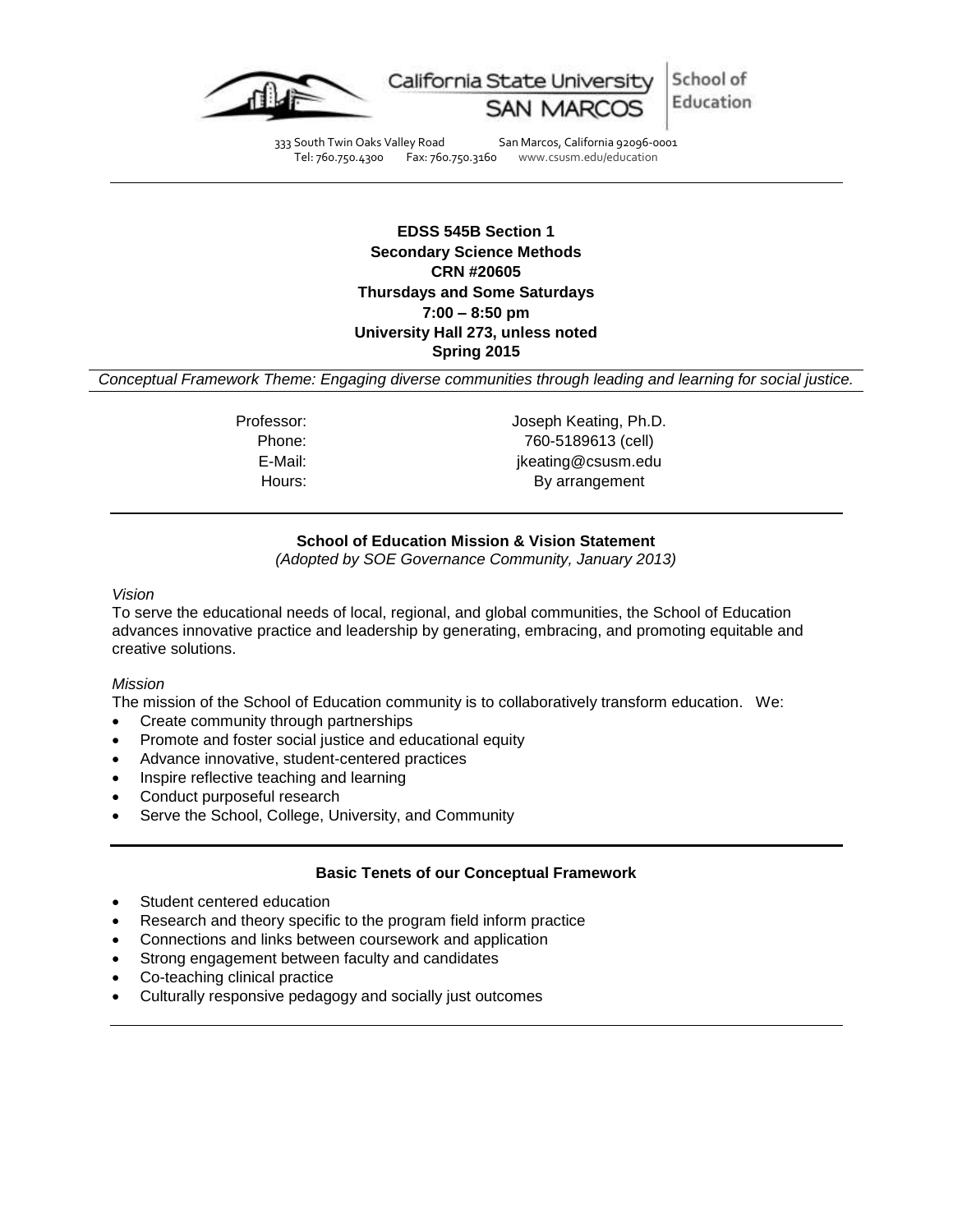## **Table of Contents**

## **COURSE DESCRIPTION**

<span id="page-1-0"></span>Focuses on developing an understanding of theory, methodology, and assessment of Science in integrated and inclusive secondary classrooms: Part B.

## **Course Prerequisites**

<span id="page-1-2"></span><span id="page-1-1"></span>Admission to the Single Subject Program or pursuit of a single subject add-on credential (by permission) is required to enroll in this course as well as EDUC 350, EDUC 364, & EDUC 422 or equivalent.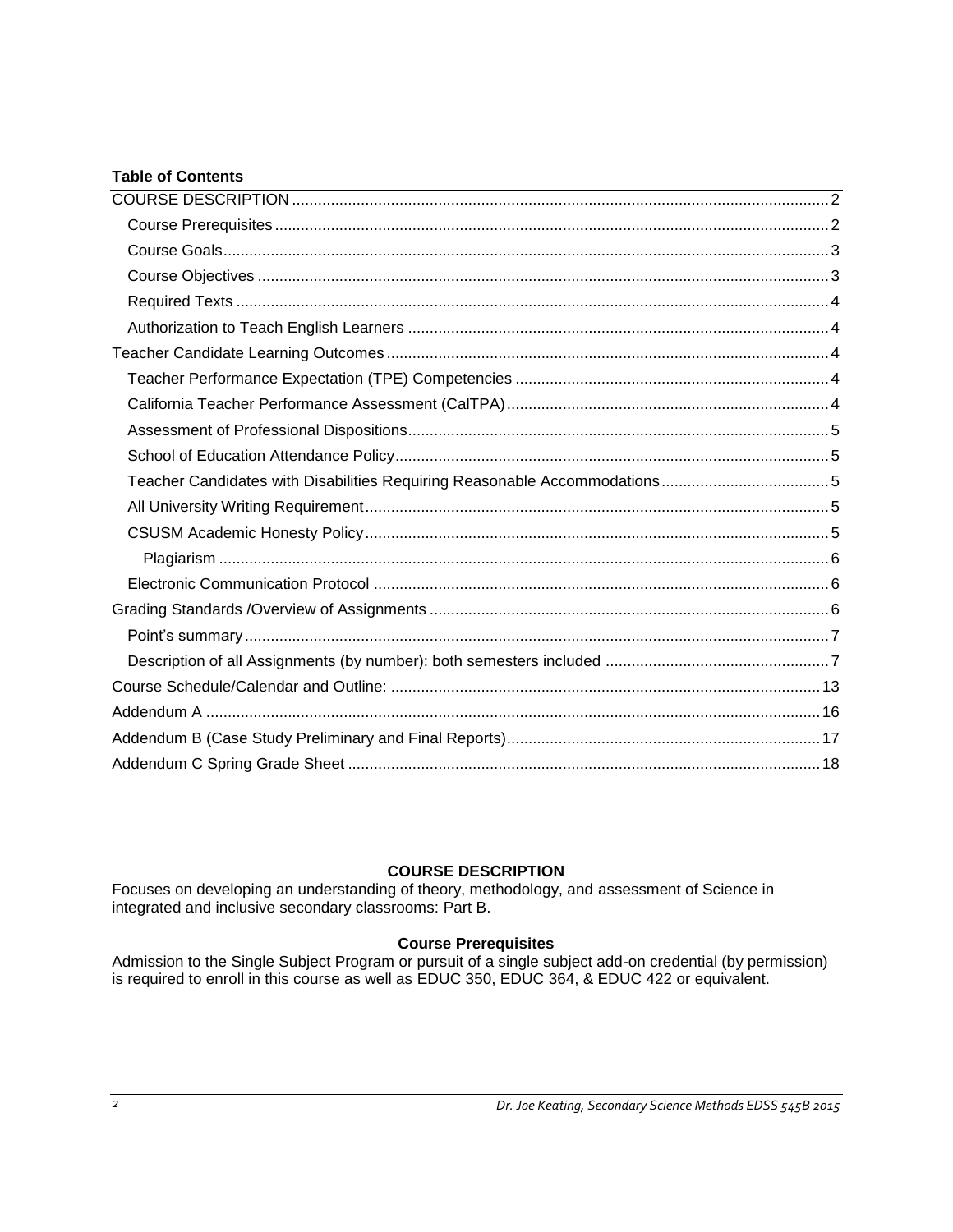#### **Course Goals**

This course will be held both fall and spring semesters for a total of 4 credits (approximately 30 contact hours per semester, 2 credits per semester). It fulfills the requirement for a methods course for all Single Subject (Secondary) Science credential students. Upon completion of this course, the preservice teacher will be able to formulate a basis to teach standards based science course in the secondary school in a manner that is exciting, creative and rigorous. To accomplish this, the candidate will formulate a personal framework of science education based on both a historical/philosophical perspective as well as from knowledge of the state and national frameworks and other reform documents. Using this knowledge as a framework, he (she) will learn to apply multiple strategies and resources for the development of unit plans, instructional delivery and assessments that utilize a student-centered, inquiry (problem-solving) and community based approach to the teaching of science for all students. This should be in evidence during Clinical Practice 1 and 2 as part of the required Teacher Performance Assessments (TPA). **Classes will consist of formal class meetings, field trips, videoconferences and independent study totaling approximately 20 seminars @ 10 seminars per semester @ 3.0 hrs. Each**

#### **Course Objectives**

<span id="page-2-0"></span>These objectives will be measured (by utilizing rubrics) through the successful application of the concepts by completion of specific assignments (see descriptions). Prior to completing the assignments, students will be presented with opportunities to discuss effective models and examples, texts and other readings and through discussions both in-class and blogs. The expectation is that they will successfully and seamlessly be able to integrate these applications in clinical practice 1 and 2 (as measured by supervisor's observation as indicated in the teacher performance applications (TPA).

1) The teacher candidate will be able to apply **the major concepts of frameworks and standards in Science Education** to their curriculum based on the California Frameworks in Science, the Next Generation Science Standards (NGSS) as well as the general recommendations for science education indicated by international studies such as Tests of International Science and Math Study (TIMSS); 2) The teacher candidate will be able to understand what is learned from the **general history and philosophy of science education** in the United States and how it might apply to current educational practice;

3) The teacher candidate will understand and be able to **integrate a variety of diverse resources**  appropriate for science education including texts, lab manuals, equipment, technologies and both informal and formal community related resources;

4) The teacher candidate will be able to apply to the curriculum and their students the **major concepts of safe and effective science teaching and learning** to laboratory and general classroom practices;

5) The teacher candidate will be able to effectively **implement the major teacher strategies considered best practices in Science education and differentiate instruction by applying** interactive expository teaching; inquiry-based learning; open-ended laboratory experiences; and the integration of community/ field resources (internships, service-learning and school to career);

6) The teacher candidate will be able to appropriately integrate a range of strategies for the integration of a variety of **diverse assessments** including both formative/summative that can be authentic or traditional;

7) The teacher candidate will be able to apply the protocols and learning strategies required in **science inquiry-based enrichment activities** such as Science Olympiad, Odyssey of the Mind, Invention Convention, FIRST and Science Fair that extend beyond the standard curriculum;

8) The teacher candidate will be able to demonstrate their ability to **integrate the sciences as well as other disciplines** into the standard science curriculum (interdisciplinary curriculum);

9) The teacher candidate will be able to **include all students in the curriculum** by applying the major strategies for teaching multicultural, multilingual students (SDAIE/ELL);

<span id="page-2-1"></span>10) The teacher candidate will be able to identify issues involved in the teaching and learning of science and apply **teacher-designed research designs (action research)** for the ongoing purpose of improving practice.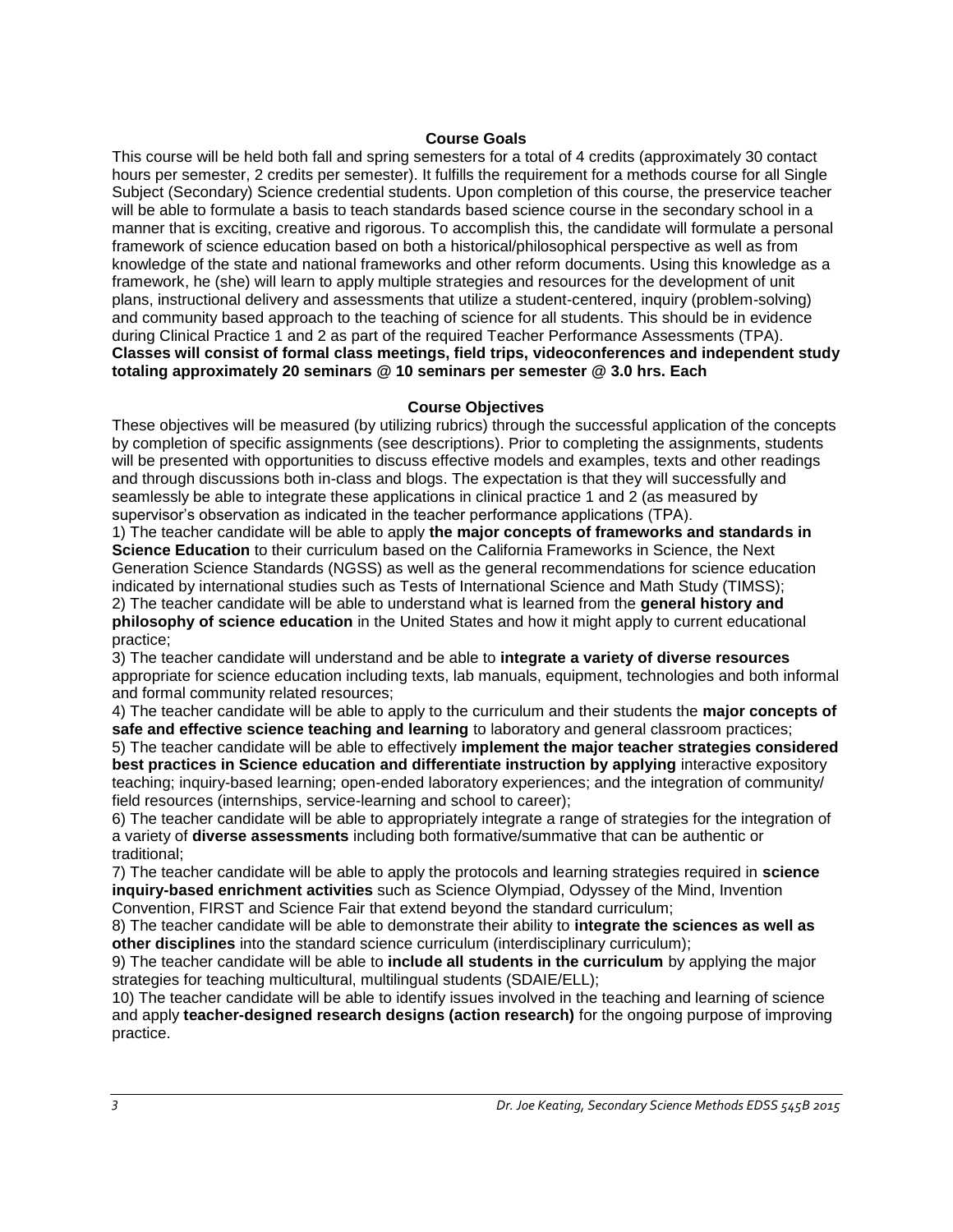#### **Required Texts**

*Science Instruction in the Middle and High School (*Chiappetta and Koballa) (2014 8th Edition) *Use of Discrepant Events for K-12 Science Teachers* (Aztec Press /University Bookstore), (Keating Customized text)

California Science Safety Manual for K-12 Schools (2012) <http://www.cde.ca.gov/pd/ca/sc/documents/scisafebk2012.pdf>

California Frameworks in Science (State Dept. of Education) (see free downloads <http://www.cde.ca.gov/ci/cr/cf/documents/scienceframework.pdf>

Next Generation Science Standards (NGSS) Overview and Conceptual Shifts [http://www.nextgenscience.org/sites/ngss/files/Appendix%20A%20-](http://www.nextgenscience.org/sites/ngss/files/Appendix%20A%20-%204.11.13%20Conceptual%20Shifts%20in%20the%20Next%20Generation%20Science%20Standards.pdf)

[%204.11.13%20Conceptual%20Shifts%20in%20the%20Next%20Generation%20Science%20Standards.](http://www.nextgenscience.org/sites/ngss/files/Appendix%20A%20-%204.11.13%20Conceptual%20Shifts%20in%20the%20Next%20Generation%20Science%20Standards.pdf) [pdf](http://www.nextgenscience.org/sites/ngss/files/Appendix%20A%20-%204.11.13%20Conceptual%20Shifts%20in%20the%20Next%20Generation%20Science%20Standards.pdf)

<http://www.nextgenscience.org/next-generation-science-standards>

#### <span id="page-3-0"></span>**Authorization to Teach English Learners**

This credential program has been specifically designed to prepare teachers for the diversity of languages often encountered in California public school classrooms. The authorization to teach English learners is met through the infusion of content and experiences within the credential program, as well as additional coursework. Teacher candidates successfully completing this program receive a credential with authorization to teach English learners. *(Approved by CCTC in SB 2042 Program Standards, August 02.)*

## **TEACHER CANDIDATE LEARNING OUTCOMES**

## **Teacher Performance Expectation (TPE) Competencies**

<span id="page-3-2"></span><span id="page-3-1"></span>The course objectives, assignments, and assessments have been aligned with the CTC standards for Single Subject Credential. This course is designed to help teachers seeking a California teaching credential to develop the skills, knowledge, and attitudes necessary to assist schools and district in implementing effective programs for all students. The successful candidate will be able to merge theory and practice in order to realize a comprehensive and extensive educational program for all students. You will be required to formally address the following TPEs in this course: although other TPE's are addressed in the course, the primary TPE 1B: Subject specific pedagogical skills

## **California Teacher Performance Assessment (CalTPA)**

<span id="page-3-3"></span>Beginning July 1, 2008 all California credential candidates must successfully complete a state-approved system of teacher performance assessment (TPA), to be embedded in the credential program of preparation. At CSUSM this assessment system is called the CalTPA or the TPA for short.

To assist your successful completion of the TPA, a series of informational seminars are offered over the course of the program. TPA related questions and logistical concerns are to be addressed during the seminars. Your attendance to TPA seminars will greatly contribute to your success on the assessment.

Additionally, SoE classes use common pedagogical language, lesson plans (lesson designs), and unit plans (unit designs) in order to support and ensure your success on the TPA and more importantly in your credential program.

<span id="page-3-4"></span>The CalTPA Candidate Handbook, TPA seminar schedule, and other TPA support materials can be found on the SoE website:<http://www.csusm.edu/education/CalTPA/ProgramMaterialsTPA.html>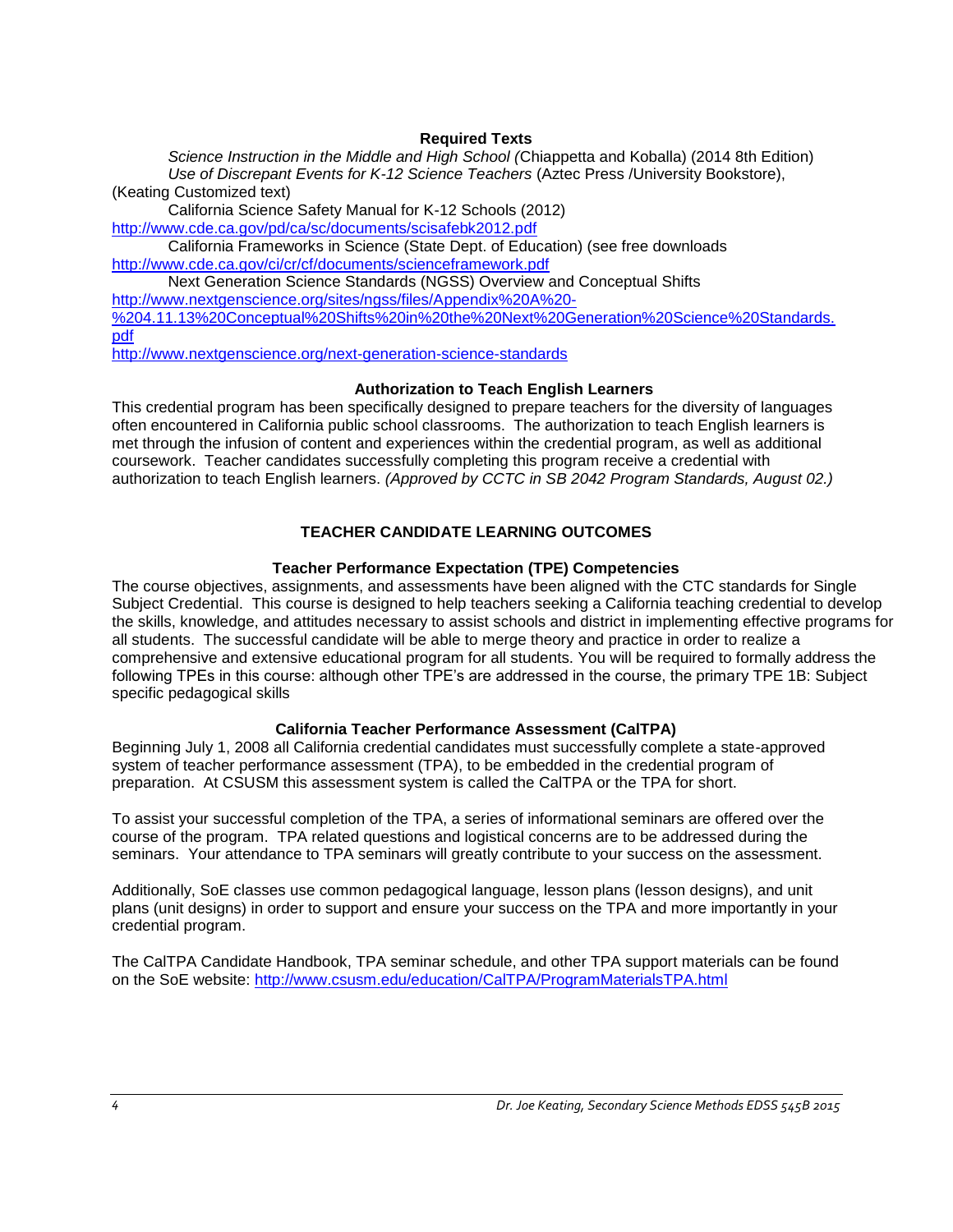#### **Assessment of Professional Dispositions**

Assessing a candidate's dispositions within a professional preparation program is recognition that teaching and working with learners of all ages requires not only specific content knowledge and pedagogical skills, but positive attitudes about multiple dimensions of the profession. The School of Education has identified six dispositions – social justice and Equity, collaboration, critical thinking, professional ethics, reflective Teaching and learning, and life-long learning—and developed an assessment Rubric. For each dispositional element, there are three levels of Performance unacceptable, initial target, and advanced target. The Description and rubric for the three levels of performance offer Measurable behaviors and examples.

The assessment is designed to provide candidates with ongoing feedback for Their growth in professional dispositions and includes a self-assessment By the candidate. The dispositions and rubric are presented, explained and Assessed in one or more designated courses in each program as well as in Clinical practice. Based upon assessment feedback candidates will Compose a reflection that becomes part of the candidate's Teaching Performance Expectation portfolio. Candidates are expected to meet the Level of initial target during the program.

#### **School of Education Attendance Policy**

<span id="page-4-0"></span>Due to the dynamic and interactive nature of courses in the School of Education, all teacher candidates are expected to attend all classes and participate actively. At a minimum, teacher candidates must attend more than 80% of class time, or s/he may not receive a passing grade for the course at the discretion of the instructor. Individual instructors may adopt more stringent attendance requirements. Should the teacher candidate have extenuating circumstances, s/he should contact the instructor as soon as possible. *(Adopted by the College of Education Governance Community, December, 1997.)* **Note:** Both attendance and punctuality are essential to completing all work satisfactorily. Point values are assigned for each class (5 pts per class or 10 pts for field trips). In addition, only 50% of the potential value for an assignment can be credited as makeup for an assignment that is due and reviewed in a class that was not attended by the student. Two absences in one semester can result in a minimum of one grade lower; three absences can result in a non-passing grade (unless there are extenuating circumstances). Late arrivals will be penalized at the discretion of the instructor.

## **Teacher Candidates with Disabilities Requiring Reasonable Accommodations**

<span id="page-4-1"></span>Teacher candidates with disabilities who require reasonable accommodations must be approved for services by providing appropriate and recent documentation to the Office of Disable Student Services (DSS). This office is located in Craven Hall 4300, and can be contacted by phone at (760) 750-4905, or TTY (760) 750-4909. Teacher candidates authorized by DSS to receive reasonable accommodations should meet with their instructor during office hours or, in order to ensure confidentiality, in a more private setting.

#### **All University Writing Requirement**

<span id="page-4-2"></span>The writing requirements for this class will be met as described in the assignments. Every course at the university, including this one must have a writing requirement of at least 2500 words.

## **CSUSM Academic Honesty Policy**

<span id="page-4-3"></span>Students will be expected to adhere to standards of academic honesty and integrity, as outlined in the Student Academic Honesty Policy. All written work and oral presentation assignments must be original work. All ideas/materials that are borrowed from other sources must have appropriate references to the original sources. Any quoted material should give credit to the source and be punctuated with quotation marks.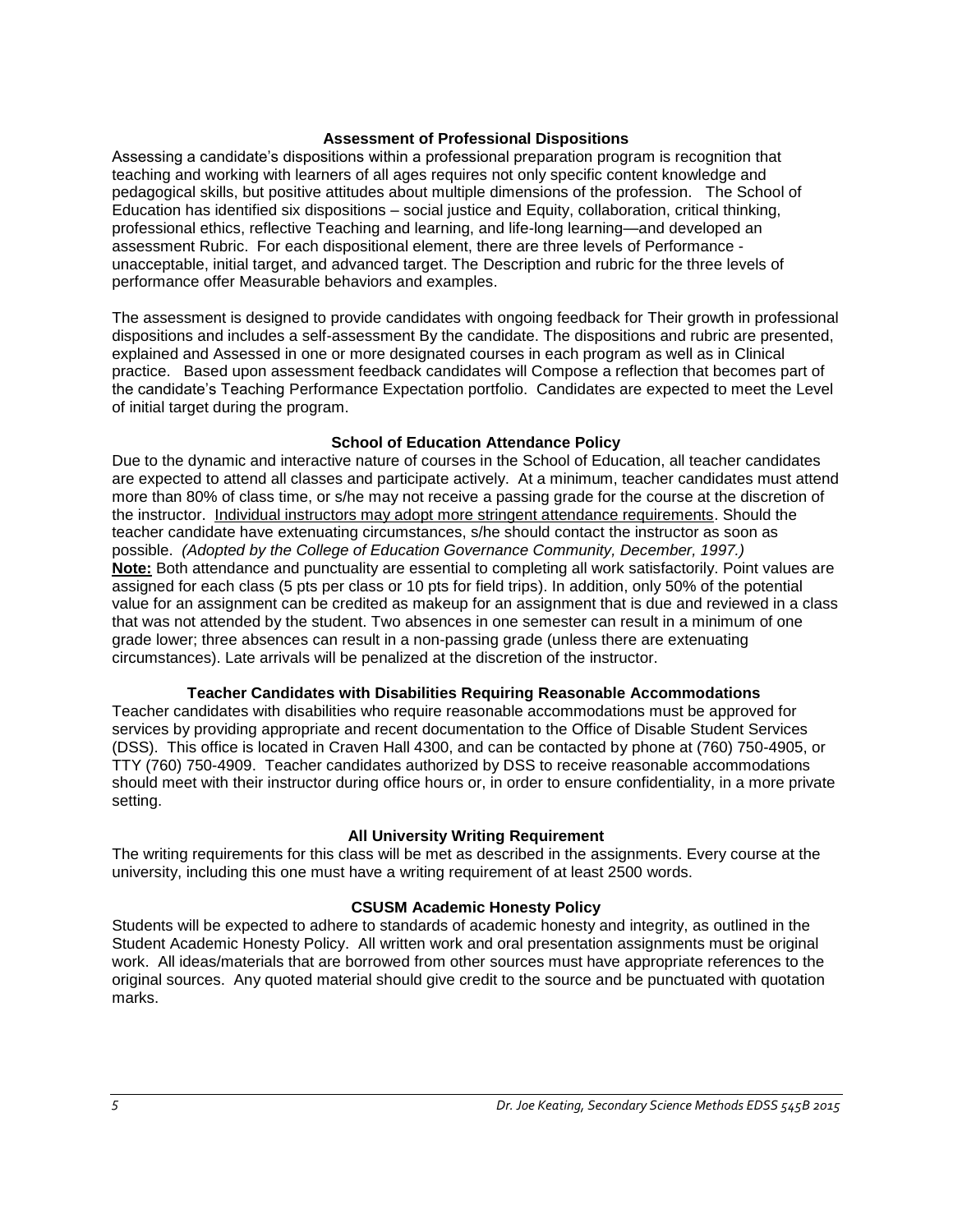Teacher candidates are responsible for honest completion of their work including examinations. There will be no tolerance for infractions. If you believe there has been an infraction by someone in the class, please bring it to the instructor's attention. The instructor reserves the right to discipline any student for academic dishonesty in accordance with the general rules and regulations of the university. Disciplinary action may include the lowering of grades and/or the assignment of a failing grade for an exam, assignment, or the class as a whole. Incidents of Academic Dishonesty will be reported to the Dean of Students. Sanctions at the University level may include suspension or expulsion from the University.

## <span id="page-5-0"></span>**Plagiarism**

As an educator, it is expected that each teacher candidate will do his/her own work, and contribute equally to group projects and processes. Plagiarism or cheating is unacceptable under any circumstances. If you are in doubt about whether your work is paraphrased or plagiarized see the Plagiarism Prevention for Students website [http://library.csusm.edu/plagiarism/index.html.](http://library.csusm.edu/plagiarism/index.html) If there are questions about academic honesty, please consult the University catalog.

## **Electronic Communication Protocol**

<span id="page-5-1"></span>Electronic correspondence is a part of your professional interactions. If you need to contact instructor or other teacher candidates, e-mail is often the easiest way to do so. It is my intention to respond to all received e-mails in a timely manner. Please be reminded that electronic correspondences are a very specific form of communication, with their own form of nuances, meanings, and etiquette. For instance, electronic messages sent with all upper case letters, major typos, or slang, often communicates more than the sender originally intended. With that said, please be mindful of all electronic messages you send, to your colleagues, to faculty members in the School of Education, or to persons within the greater educational community. All electronic messages should be crafted with professionalism and care. **Things to consider:** 

- Would I say in person what this e-mail specifically says?
- How could this e-mail be misconstrued?
- Does this e-mail represent my highest self?
- Am I sending this e-mail to avoid a face-to-face conversation?

In addition, if there is ever a concern with an email I send to you, let's talk in person so we can correct any confusion.

# <span id="page-5-2"></span>**GRADING STANDARDS /OVERVIEW OF ASSIGNMENTS**

The Assignments and point value for both semesters are listed in numerical order and described in more detail in the following section "Description of all assignments" below.

The final grade for EDSS 545 A/B with be the % of total points earned that semester converted to a letter grade (93-100=A; 90-92=A-; 83-89=B; 80-82=B- etc.) Assignments are due on time and will not be accepted late unless there are extenuating circumstances. Assignments with an asterisk \* are Spring Semester or both

- 1) Attendance/participation (5 pt. per class) (50 pts.) \*
- 2) Sci. Methods Text Readings/Questions/Prompts/Discussion/Notes (6pts each) \*
- 3) Jigsaw of California science frameworks and standards (10pts)
- 4) Evaluation sheets on best practices for education technology tools (I-Pads) and software (apps) (10 pts) \*
- 5) Evaluation of Science Internet sites (10 pts) \*
- $6)$  A/ B Inquiry---Discrepant event reflection/ presentation(s) (30 pts)
- 7) Applying Action Research by comparing SDAIE to Traditional Labs (35pts) \*
- 8) Development of an outline for a Personal Plan for Science Safety (10 pts)
- 9) A-B Observation of science lesson and evaluation of science safety strategies (10 + 5 pts = 15 pts.)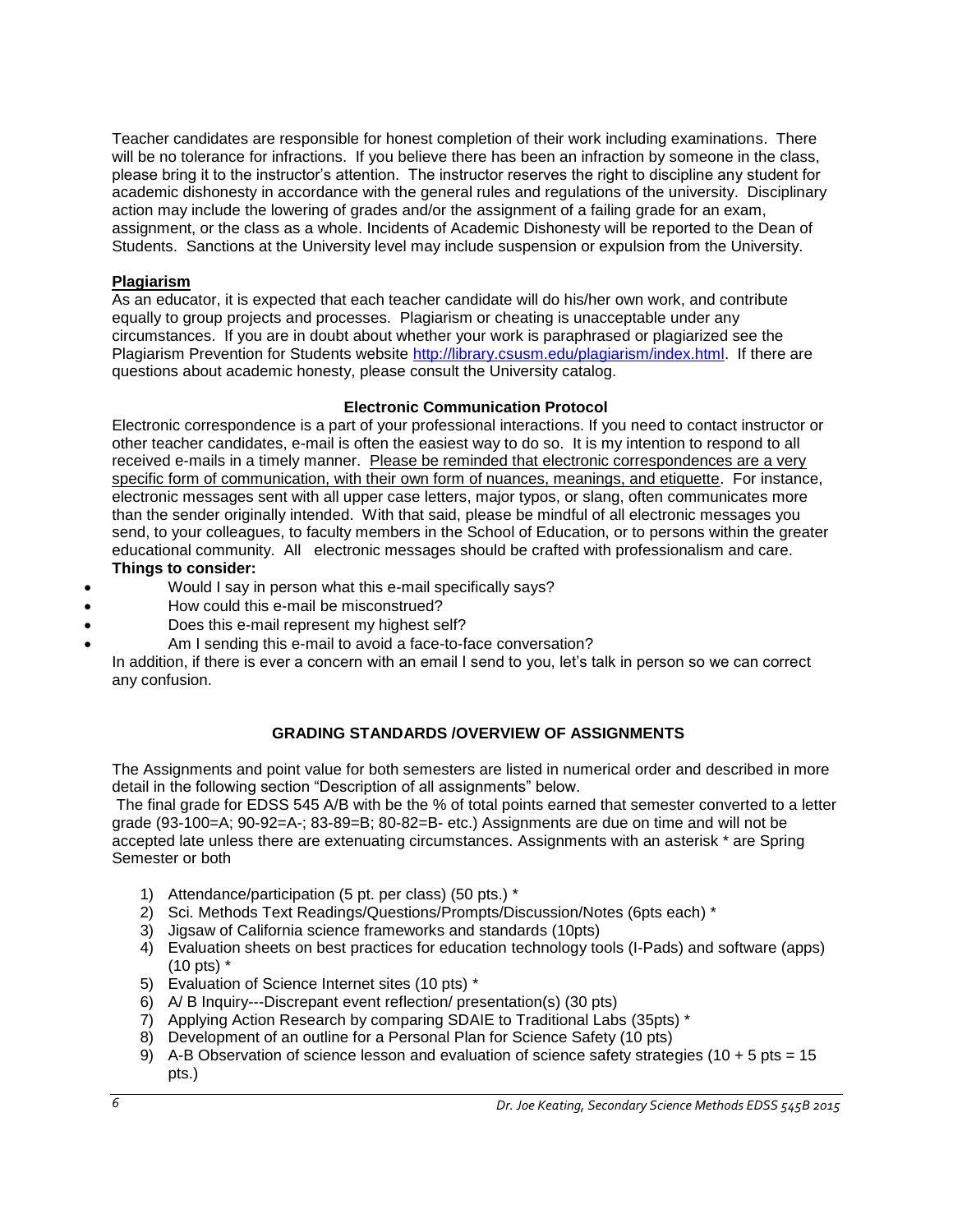- 10) Enrichment and extra curriculum science programs (40 pts) \*
- 11) Book Report on high interest science book (10 pts.) \*
- 12) Open ended/independent science study both semesters (10 pts) \*
- 13) Strategies for implementing field trips at the high school level (Safari Park and Reuben Fleet Museum  $=$  (20 pts each)  $*$
- 14) Researching and presenting a mini-lecture on a current topic in science (25pts) \*
- 15) Two Case Studies one per semester: Issues in student teaching and proposed action plans =(5+5+5+ Final (20 pts)=35pts.) \*
- 16) Implementing Open ended vs. Closed Ended Experiments (10 pts.)

Optional/Extra credit: (maximum 10 pts)

- 1) Directorship (5 pts.)
- 2) SDSEA or CSTA or NSTA or other Conference in addition to open assignments (5 pts. one day)
- 3) Other to be determined in consultation with instructor.

## **Point's summary**

<span id="page-6-0"></span>**Fall Semester: Assignments #1 (50 pts); #2 (54 pts); #3 (10 pts); #6 (30 pts); #8 (10 pts) #9 a-b (10+5); #12 (10 pts); #13 (20 pts); #15 (35 pts); #16 (10 pts.)= 234 pts.**

**Spring Semester: Assignments #1 (50 pts); #2 (36 pts.) #4 (10 pts); # 5 (10 pts.); #7 (35 pts.) #10 (40 pts.); #11 (10 pts.); #12 (10 pts.); #13 (20 pts.); #14 (25 pts.); #15 (35 pts.) = 281 pts**

## **Description of all Assignments (by number): both semesters included**

<span id="page-6-1"></span>**\*Assignment 1 Attendance** (each class counts 5 points) In the event of an absence any assignments due that night could receive only 50 % of the potential credit (if made up) since you were not there to interact and discuss the assignment.

**\*Assignment 2 Science readings in text** (6 points each chapter) Each chapter is assigned a value of six points that includes your response to a prompt or a summary of major points, reflections, questions) and or responses to specific chapter questions as well as a discussion of these with your colleagues in class and on EDMODO.

## **Assignment 3 – California Science Framework and Standards** (10 pts)

**Spirit of the assignment:** How to teach science to all students by overviewing the entire frameworks and applying your understanding of standards by integrating them in an inquiry based curriculum. More specifically your team will overview the entire frameworks (by using the jigsaw method), discuss your findings and then demonstrate your understanding of the specific standards for your content area (Physics, Chemistry, Earth or Life Science) by developing a mini-lesson outline. It's important that you do the reading and the write-ups BEFORE you meet with your team.

## **Framework summary responses**

## 3a **Individual Work** (3 points)

- Read the California Science Framework Chapter One introduction and Chapter Two (Nature of Science) and write a one-page summary with questions and comments from each. For the standards chapters read only the subject area standards for high school content subject area (9-12) that you are assigned i.e. Physical Science, or Life Science or Earth Science Think about the readings holistically and construct an inquiry based mini lesson for one or more content and experimental standard (see 3B below)
- Read and Write about a page for the non-standard chapter which you are assigned Ch. 4-11 as part of the jigsaw that address these questions: What do you think are **the most important** ideas addressed in the reading? Were there any ideas in the reading, which were new to you? What are your questions?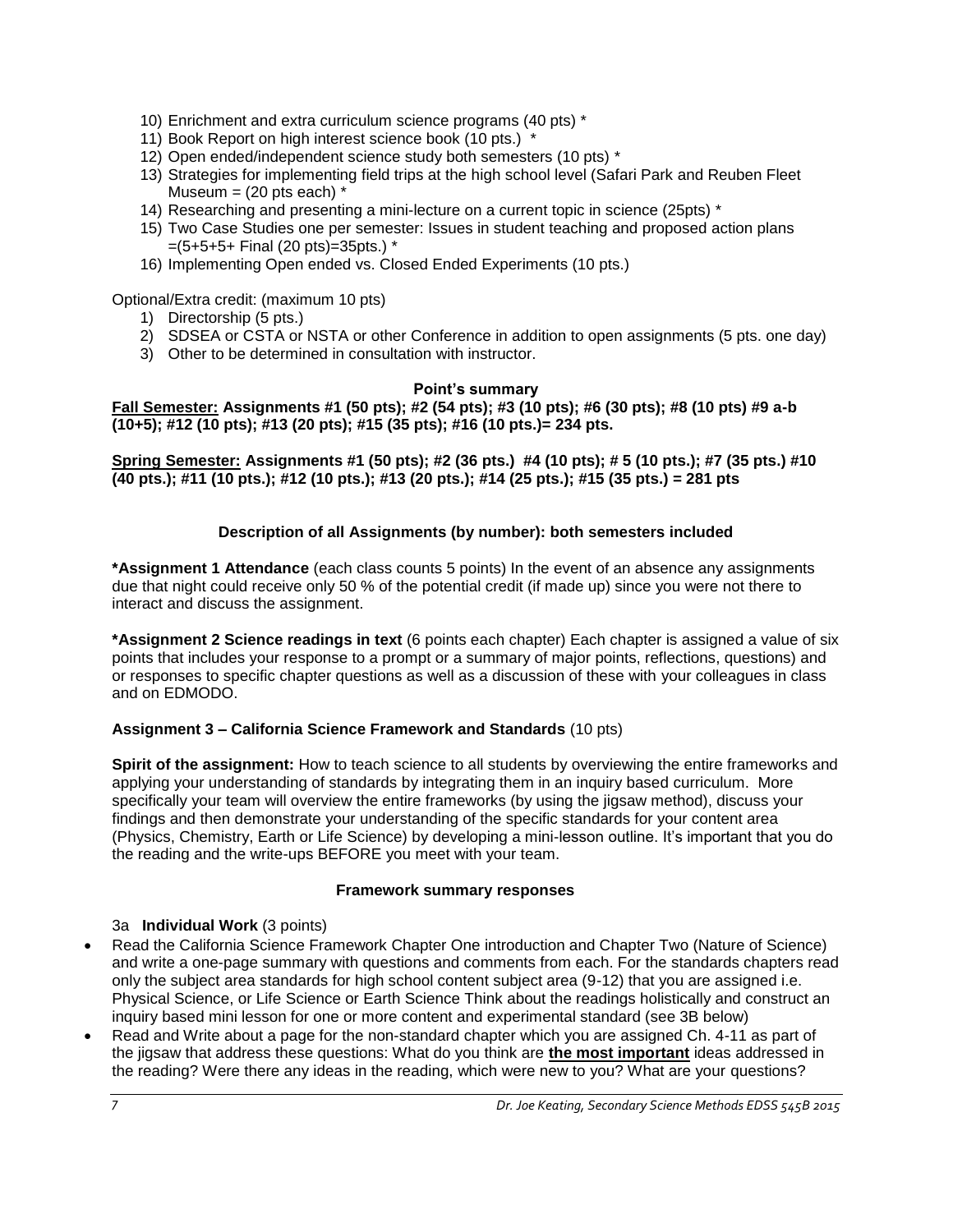# 3b **Science subject standards response (only your subject area)** (2 points)

 Using the standard for your chosen subject, (assume a general course) pick one or more content and experimental standard. 1) Choose and write the standard(s); 2) come up with a brief description of an inquiry based activity those students in that subject area can do and; 3) how can it be assessed and 4) how can this lesson incorporate other ideas discussed from the other chapters that you read in the California Frameworks.

# 3c. **Team preparation and presentation** (5 points)

- Get together with your team by subject area (chemistry, physics, biology or earth science). Look at the activities that everyone wrote up for Assignment 3b. Choose one that your team feels is the best representation of the application of the standards/frameworks or integrate two that may work together. Elaborate and enrich the original based on input from all members.
- As a team, write up a lesson plan for the activity stating the standard(s) (with activities, assessment,). This lesson plan should also try to integrate the ideas from the individual team chapters 1- 11 as discussed in 3b above. Put it on chart paper or on the computer. As a team, think about the entire set of standards for the subject area. If you only had time, as a teacher, to do half of it with your students, which half would you do, and why? Make a list to present to the class, and be prepared to give your reasons for your choices.
- In 8 minutes or less, 1) present your inquiry based lesson plan and how the other areas addressed in the frameworks might be integrated into this lesson; 2) present an overview of the major standards expected to be addressed in your subject area; 3) which ones might you team de-emphasized or eliminated if time is a factor; 4) address any questions from classmates.

## **\*Assignments 4 and 5 (Evaluation and Use of Technology Resources) Spring Semester Only Assignment 4 Internet Sites (10 pts);**

#### **Assignment 5 Technology tool/software as utilized by the I-Pad/I-phone or other devices (10 pts)**

**Spirit of the Assignment:** individually explore Internet resources (web pages, simulation games etc. and technology tool (I-Pad).

For assignment #4 explore in detail at least one Internet site that is a valuable for teachers or students for information, simulation etc. List the URL and access it on Smart classroom projector and navigate the site and explain how you would use it in your classroom.

For assignment #5 explain or demonstrate a tool or strategy for using the I-Pad/I-Phone or some other supporting technology for science teaching. **Demonstrate** it in front of class and how you would apply it to the Science classroom.

# **Assignment 6: Inquiry based Discrepant Event Presentation** (30 pts)

**Spirit of the Assignment:** to develop and teach a particular kind of a science inquiry lesson that teaches both science thought processes and science content. You will practice your discrepant event with middle or high school age student(s) and reflect on the student's responses and their understanding/misunderstanding. Working by yourself you will present your discrepant event to the class

and give a copy of the lesson plan to each class member (see model lesson from "Bouncing Balls" DE Presentation or Discrepant Event Textbook).

#### 6a. **Discrepant Event Lesson Plan and Presentation** 25 points

 Determine a discrepant event lesson that connects to the subject matter of your CP1 experience. You can get one from Discrepant Events, by Keating, or go to another available resource.

- Get together the materials needed for the discrepant event.
- Practice doing the event on your own.
- Make sure you understand the science behind the event.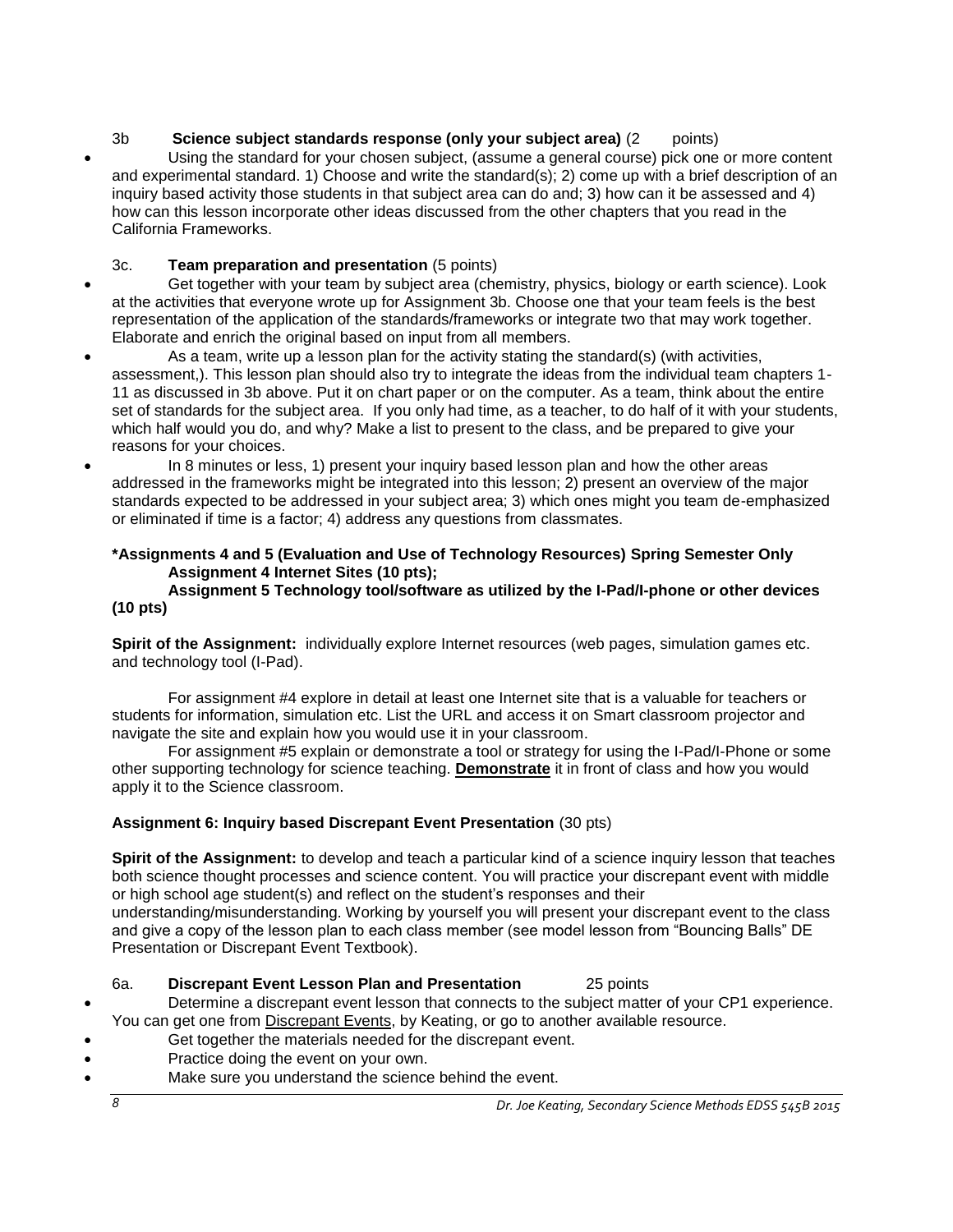- Do your discrepant event with at least one middle or high school age student prior to doing it in class and take careful notes on the student's responses. (This ties in with Assignment 6b reflections.)
- Present your DE to the class. (You may discuss your findings from the pre-event DE with your classmates as part of this presentation. You are limited to 15 minutes presentation time.
- After presenting your event, give a copy of the DE lesson plan to each member of the class and your reflective individual journal to the instructor (see 6B)

# 6b. **Discrepant event journal (Reflection on Pre-Event)** 5 points

- After you have done your pre-event discrepant event with a student, look at your notes and think about how it went. (You may realize that your event needs to be modified before you do it with the class.)
- Write a description of what happened, with special attention to what the student said and did. Analyze the student's response: what portions of the event did the student understand (not understand) what was happening? Did they understand the underlying science concept? What modifications to what you say or do might be necessary for better understanding?

#### **\*Assignment 7: Applying Action Research to a Science Lab (SDAIE) modification (35 pts) Spring Semester (See Addendum B for Final Report Template) Spring Semester Only**

**Spirit of the Assignment:** Use an existing science lab or activity that you will use in CP 2 and rewrite it to be more appropriate for second language learners (use SDAIE/ELL techniques as discussed in this course (Ch. 12) as well as others you have had). You will use the action research model to evaluate its effectiveness by comparing outcomes of experimental lab (SDAIE) with a control (original lab or activity) using classes you teach in CP 2.

**Specifics of the assignment:** The assignment consists of four parts.

- Discuss readings and other resources related/connected to ELD Standards and related strategies as a basis for modification of existing laboratory activities.
- Display a copy of the original science lab or activity and revised SDAIE lab (5pts) explaining the adaptations you have made (5pts);
- Design an action research proposal using the action research design (see syllabus) and present this to the class for discussion (5pts).
- After you have completed the research present the findings (Final report= 20 pts) by comparing outcomes from the two lab classes one, which used original lab (control) and another who used the modified SDAIE lab (experimental).

## **Assignment 8 Development of a personal Plan for Science Safety (10 pts)**

**Spirit of the Assignment:** Use your readings from the safety manuals/documents and interview with the science teacher to propose an outline of a **Plan for Science Safety** that you will (can) use within your science discipline. More specifically this might include 1) information/resources from your MT interview assignment 9B: safety contracts, demonstrations, laboratory protocols, lesson plans they use to teach safety, as well as any general experiences in dealing with science safety and 2) the textbook (Ch. 14), California Safety Manual, Flinn Safety Manual.

#### **Assignment 9A Observation of science lesson and teaching strategies and use of science safety within the curriculum**  $(10 + 5 \text{ pts} = 15 \text{ pts})$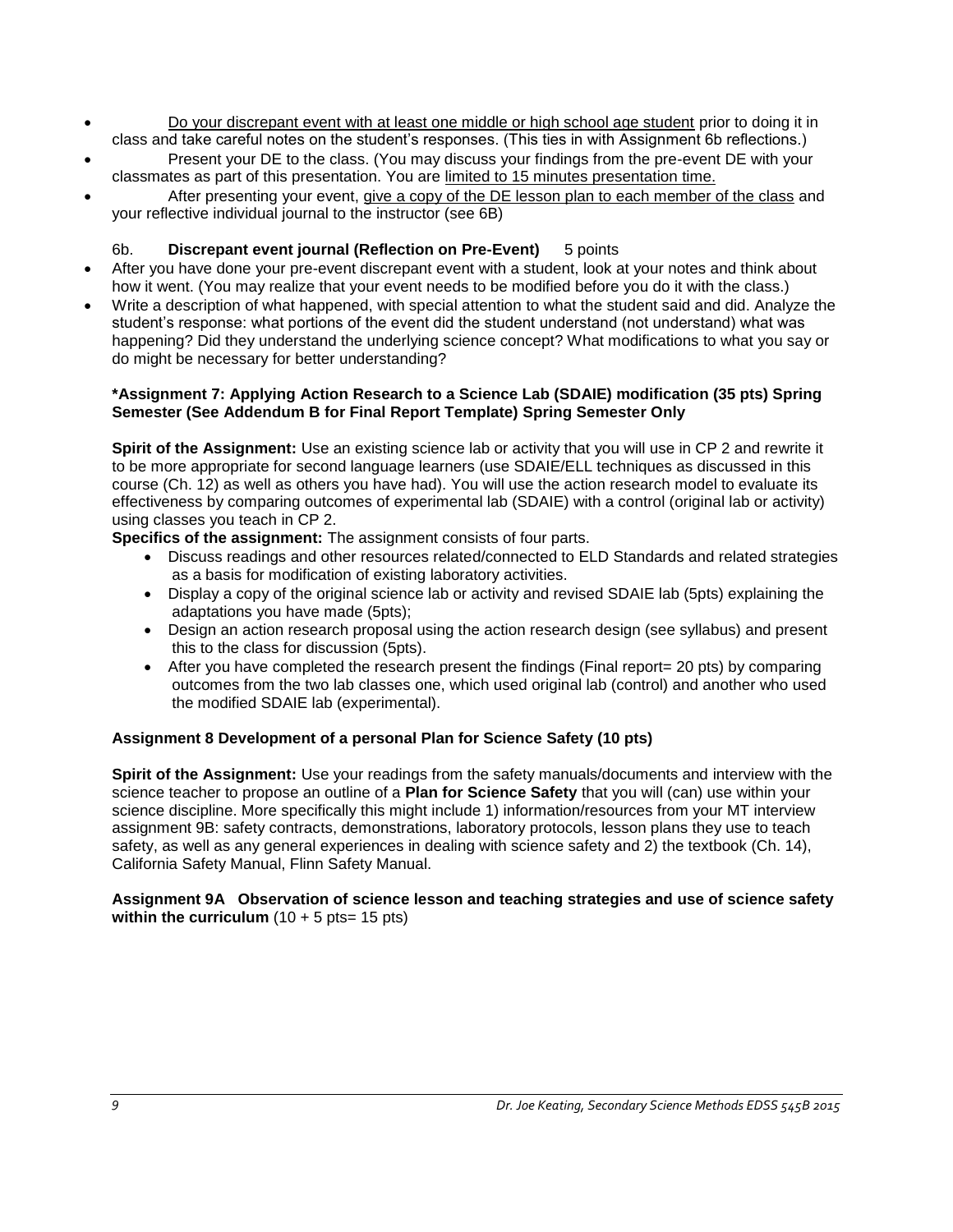**Spirit of the assignment:** to intelligently observe a science lesson. During your observation/participation time you will find a science teacher who may or may not be your own master teacher. You will 1) 9A: interview the teacher before and after the lesson. If possible, it's good to also talk with some of the students after the lesson (see guidelines for 9a below (10 pts); 2) 9B: address with the teacher the specifics of how she (he) approaches science safety. This might include as a minimum: lesson plans they use to teach safety, lab safety contract, general rules used, and any general experiences in dealing with science safety. Collect samples if you can and include what you would do in your classroom to address science safety (5 pts). You will put both of these responses (9A-B) together with your own observations and conclusions to write your report.

## **General guidelines for completing 9 A (10 pts)**:

GENERAL INFORMATION: grade level, district, description of the activity.

BEFORE (Interview)

- How did the teacher come to do this lesson?
- How did he/she pick the topic?
- Where did the materials come from?
- In general, how does the teacher think the students will respond to the lesson?
- Identify some students in the class who will like this lesson and do well on it.
- Identify some students who might have difficulty, either cognitive or behavioral and describe the problems they are likely to have and how the teacher might adapt for them

DURING (observation)

- Is there a written or unwritten plan for this lesson?
- What are the objectives (if this/these are unstated, you will have to figure them out)
- How does the teacher know that the objectives were met at the end of the lesson (formative or summative assessments)?
- How does the teacher know as the lesson is going on whether the students are getting it? (Formative i.e. checking for understanding)
- Does the teacher make any adaptations to address the needs of the children who have difficulty?
- Can you clearly follow the procedures the teacher is using and the understanding of the science concept and do they relate directly to the objectives?

What other non-instructional strategies supported or distracted from the teaching of this lesson?

AFTER (interview teacher, and if possible, some students)

- How did the lesson go?
- Did the teacher correctly predict the performance of specific students?
- Did the adaptations (if there were any) work?
- How about the class as a whole were the students engaged?
- Did they learn the skills and or content?
- How does the teacher know whether they got it or not?
- Were there any logistical problems?

If you taught this lesson, how would you change it? (Include as many things as you can think of. Even if the lesson was wonderful, come up with at least one modification of your own.) Remember, there is no such thing as a perfect lesson.

#### **\*Assignment 10: Enrichment and Extracurriculum Science Programs (Spring Semester only (40 pts)**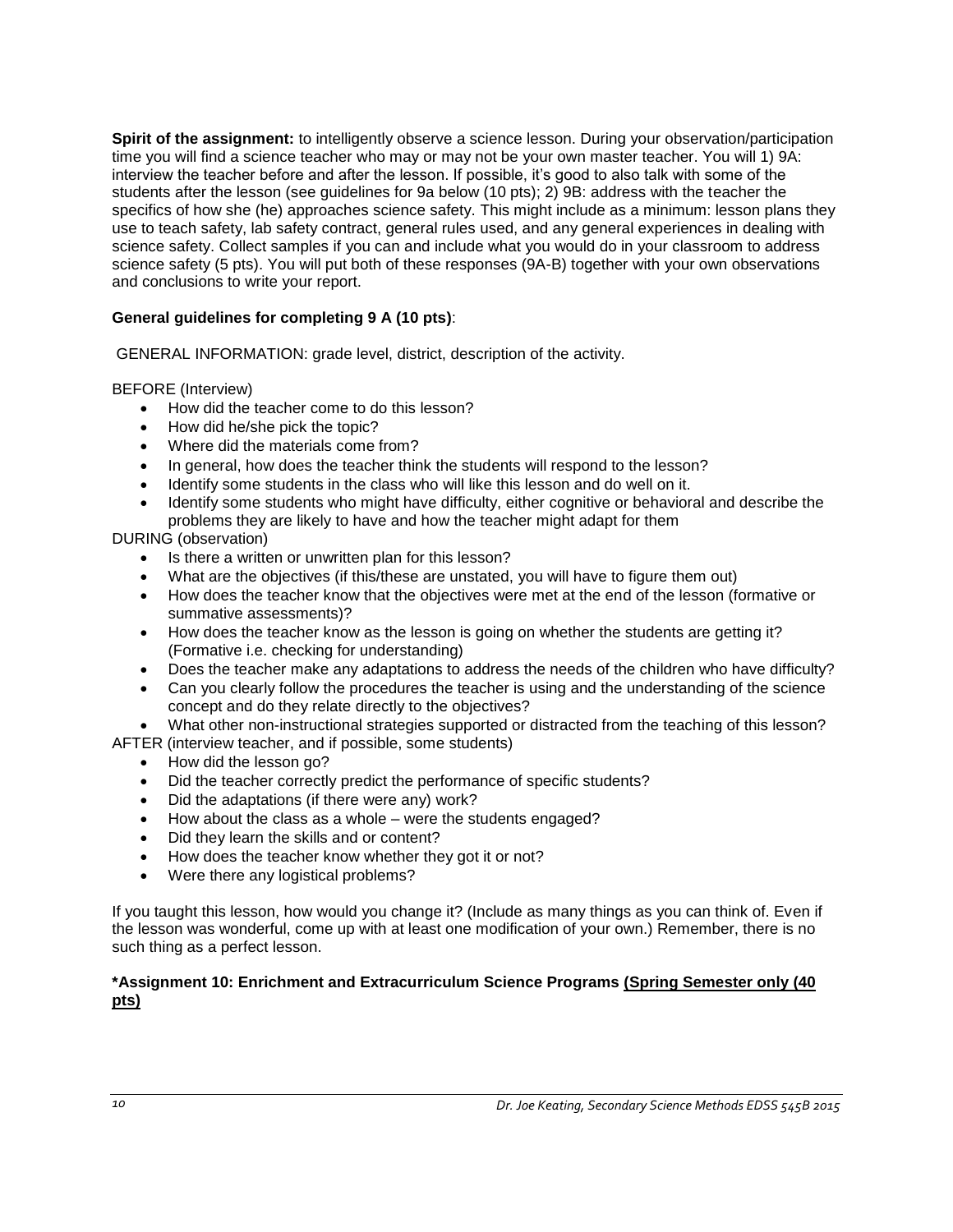**Spirit of the Assignment:** Students will research, overview and discuss some of the major extracurricular activities used in Science such as Science Research Projects (Science Fair/ Pure Science), Odyssey of the Mind (Problem Solving), Science Olympiad and Invention Convention (Applied Science). Two of these models will be applied by simulating the actual process used by teachers. The process includes the following: 1) Students will be assigned teams and specific problems for Odyssey of the Mind (Long Term Problem, Spontaneous Problem and Style) and the Invention Convention. 2) Using the processes recommended and timelines (and examples reviewed) teams will follow the processes and enter their formative tasks on Google Docs (instructor will provide ongoing feedback and evaluation on Google Docs for each team; 3) Teams will present their final solution to each project and be evaluated by the rubric (see syllabus) and compared to the other teams.

## **\*Assignment 11 Book Report on high interest science book (10 pts.) Spring Semester only**

**Spirit of the assignment:** read a new book in fiction or non-fiction that you would like to read for general interest, deep background or for inclusion in your own class. By reading yourself you increase the likelihood that you will include science reading as part of the curriculum for your own students. Share this electronically with your classmates.

For this assignment read, summarize, rate (1-5 with justification) and make recommendations on how you might incorporate into your teaching either directly indirectly. Share this formal review electronically with instructor and classmates as well as during the general class discussion.

#### **\*Assignment 12 Attendance at a formal or informal science event, presentation or site (10 pts each semester 20 pts in all) Both semesters**

**Spirit of the assignment:** by attending formal or informal outside events a science teacher is more likely to encourage their own students to seek out such events and include them as part of their curriculum. After having completed assignment # 12 write up a brief report summarizing it and how you might use it in your teaching 1) do a 1-2 minute presentation in class and 2) send an electronic copy to all via email.

## **\*Assignment 13 Attendance at a field trip to Safari Park (Fall 20 pts) and Reuben Fleet Science Museum and Center for Reproductive Bio (Safari Park) (Spring 20 pts)**

**Spirit of the assignment**: by attending this field trip students will: 1) general procedures for planning an implementing a field trip in science for all students including ELL; 2) how to access and use resources provided by a site prior to going; 3) Pre, during and post lesson plans using a) prepared curricular materials at a field site; b) teacher developed and implemented curricular plans

## **\*Assignment 14 Researching a current issue or topic in science and present a mini-lecture in class on that topic (25 pts). Spring Semester only**

## *Spirit of the assignment:*

*Research a current issue or topic (outside the traditional science textbook) that could be used in a class you are scheduled to teach in CP2. The instructor will model a mini-lecture prior to student presentations and a rubric will be developed through a class discussion based on information on effective lectures/discussions from Ch. 11. During this 15- minute mini-lecture and (or) scientific argumentation/discussion you will practice applying some of the best practices pedagogical strategies suggested from Chapter 11. Besides basic lecturing suggestions (Figure 11.2 p.203); these should include appropriate visual and kinesthetic aides; discussion/questioning/argumentation techniques (Table 11.1 p.216 discourse patterns and p 220-1 scientific argumentation) and a range of writing tools (Table 11. /2 p 217). The class audience and instructor will discuss your presentation and evaluate/provide feedback using the rubric for a Science Mini-Lesson (see syllabus). 25 pts*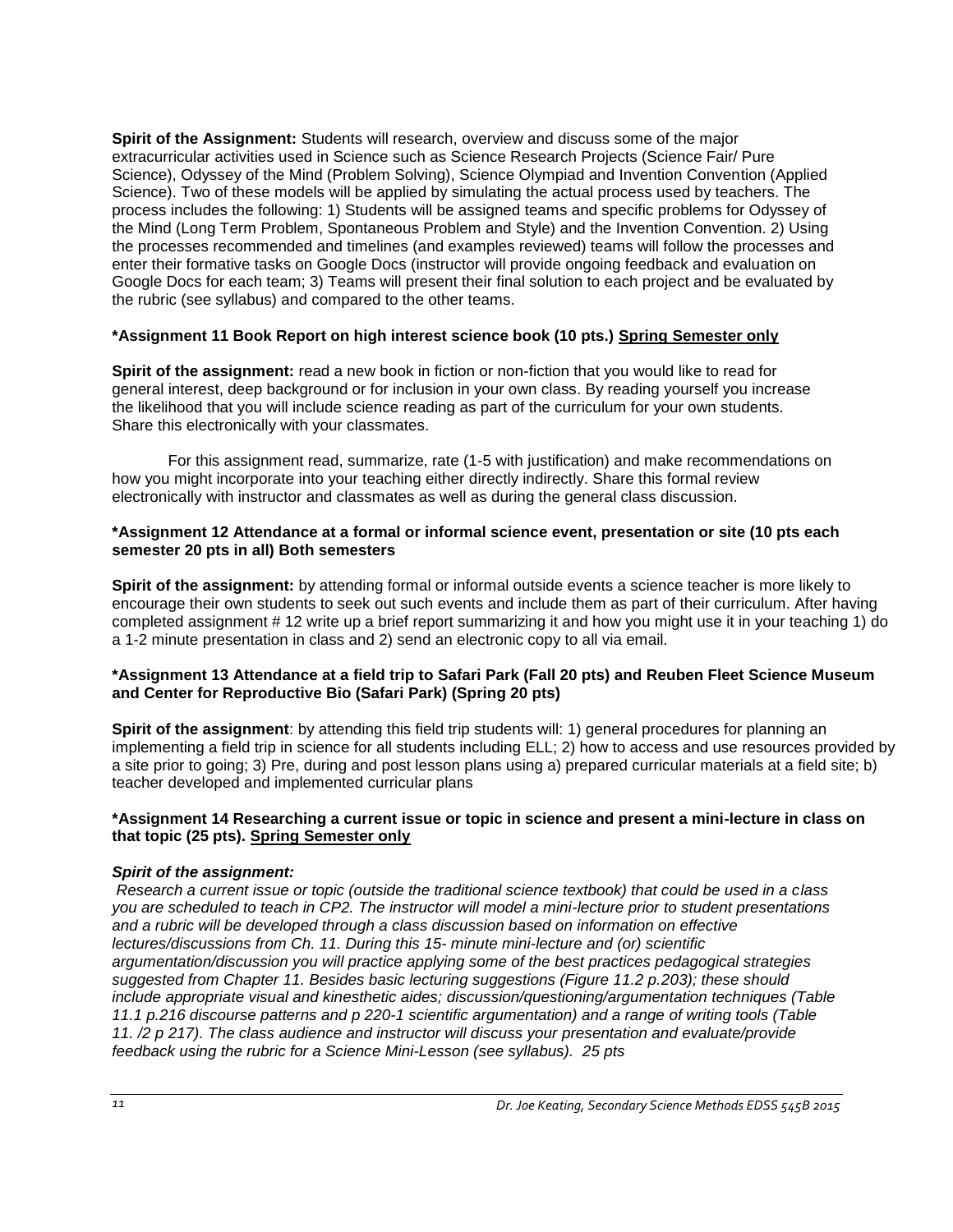#### **\*Assignment #15 Issues in Science Student Teaching (Case Study Approach-See Addendum C): both semesters (35 pts each semester)**

**Spirit of the assignment:** Share issues/ problems/solutions to various scenarios that occur during beginning and advanced student teaching related to curriculum, teaching strategies and classroom management. The Case Study Model used will be discussed in class and used as an approach to address real solutions and outcomes based on the action plans implemented. One final written Case Study will be required each semester. Includes a minimum of three Preliminary reports #1 (5pts), #2 (5pts.) and #3 (5pts.) and a Final report (20 pts.) =35 pts

#### **Assignment #16 Comparing The Value of Open ended (Inductive) Lab experiences to Closed Ended (Deductive) (10 pts.)**

**Spirit of the Assignment:** Teams will be presented a problem related to the "Paper Towel Experiment" and using the Scientific Method (or 5 E Inquiry Model) design an experiment using "tools" on hand. Teams share the design, data and findings of the experiment and value (challenges) to have students use this model. Ideas for implementing and integrating inductive/inquiry learning are shared.

**Summary of Spring Semester Assignments (by number)/Requirements:** (each will count as the points noted). The final grade (see grade sheet) with be the % of total points earned that semester converted to a letter grade (90-100=A etc.)

1) Attendance/participation (5 pt. per class) (50 pts.)

2) Science Methods Text Readings/Prompts/Discussions (6 Chapters @ 6pts each for addressing prompt plus comments to others) (36 pts)

4) Presentation on Science Internet sites (10 pts)

5) Presentation on technology tools (I-Pad etc.) (10 pts)

7) Applying Action Research to a SDAIE Lab study (35 pts.)

10) Enrichment/ Extracurricular Activities in Science Teaching (OM/Inv.Convention) (40 pts)

11) Book Report on high interest science book (10 pts.)

12) Open ended science related event both semesters (independent study) (10 pts)

13) Strategies for implementing field trips at the high school level: Reuben Fleet/Safari Park Lab

(20 pts).

14) Presenting a mini-lecture on a current topic in science (25 pts)

15) Case Study2: Issues in student teaching CP2 =(5+5+5 +20=(35 pts) Total=281

Optional/Extra credit: (maximum 10 pts)

1) Directorship (5 pts.)

2) Attendance at a Science Conference: SDSEA or CSTA or NSTA or other Conference (5 pts. one day)

3) Other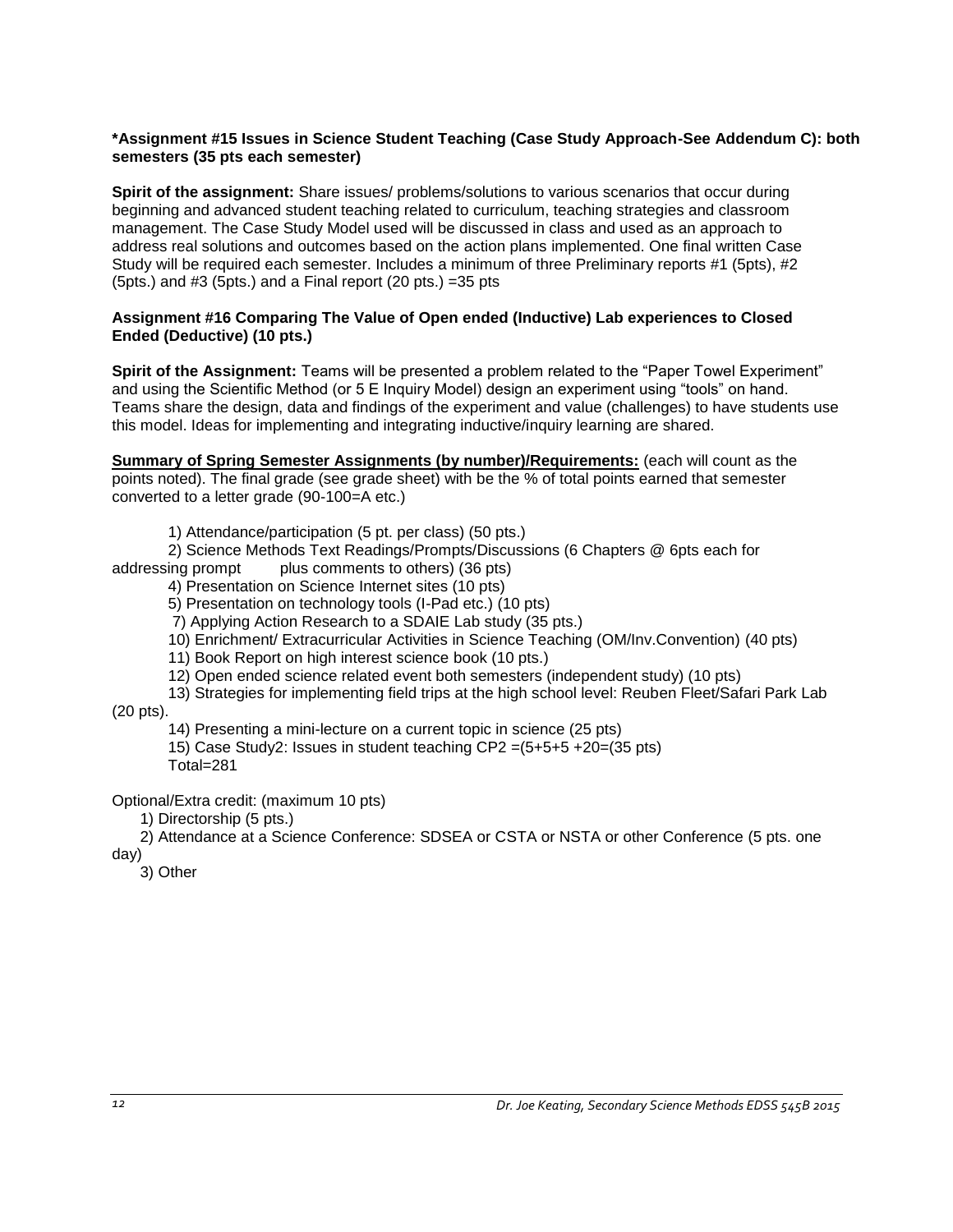## **COURSE SCHEDULE/CALENDAR AND OUTLINE:**

## <span id="page-12-0"></span>**Spring Semester EDSS 545 B:**

## **Assignments due prior to Class #1 January 29 or Class #2 February 19th**

- **1)** For Class #1: After Reading Ch. 11 (Lecture) respond to this prompt and send online to EDMODO: **What are the pros and cons of using lectures (expository teaching)? Which of the ideas in this chapter will you incorporate in your 15-minute mini-lecture? What questions do you have about lectures and the other strategies suggested in this chapter? Send online to EDMODO prior to first class.**
- **2)** For Class #1: Review syllabus for second semester prior to class with special attention to the following: 1) copy spring semester grade sheet; 2) assignments required; 3) description of each assignment. BRING ANY QUESTIONS TO CLASS
- **3)** For Class #2: Complete Assignment #4 and #5: Select an I-Pad application (or some other science/technology tool) to (see assignment #5) and science web page(s) #4 to demonstrate in class.

## **#1 January 29 (Thursday) Theme: The lecture/expository teaching as a strategy in Science**

- Review syllabus for second semester prior to class with special attention to the following: 1) copy spring semester grade sheet; 2) assignments required; 3) description of each assignment. BRING ANY QUESTIONS TO CLASS
- Overview of a graphic organizer for semester 2
- Discussion of prompt from Ch11 (set schedule of mini-lectures)
- \*Discussion of assignment regarding ratings of technology tools (I-Pad) #5 and internet web resources #4 (see description in syllabus)
- Keating mini-lecture #1 Model lecture that integrates some of the ideas from Ch. 11 "Factors that affect the success of Navajo Students in High School Science"

## **Next time:**

1) Per schedule prepare a mini lecture as part of a small unit on some current topic/issue in Science as one of your classes this semester Assignment #14

2) Presentation/Handout of ratings of technology tools/ (I-Pad) #5 and Internet resources #4 (Demo one of the top ideas for each)

3) Read and address prompt for Ch. 13: **"Laboratory and Fieldwork": What are some suggestions for effective use of both of these strategies especially making them more inductive/inquiry based? What are a variety of ways they can be assessed? In your experience so far what observations have you noticed that make both of these strategies less effective (and what would you suggest to overcoming these challenges?). Questions? Send online to EDMODO prior to next class** (February  $17^{th}$  Class #8)

4) Read Ch. 15 Computers and Educational Technology. **Based on the content of each of this chapter: Discuss the range of technologies you would use or have used (or seen) in the science classroom (Elaborate and Be specific). What are some technologies that you have not used but would like to have? What are some issues in using technology in teaching science? Questions? Send online to EDMODO prior to February 19th (Class #2).**

**#8 February 17 (Tuesday): Theme: Using Labs and Fieldwork: Lab/Field Trip to Safari Park (DNA Lab and Exploration of Beckman Center)**

**!:00-4:00 (Details to follow). Please arrange to be absent from CP 2 for the afternoon.** 

**Review Assignments for Next Classes (February 26 th (see #1-3 above) and February 28 (see #1-3 under February 26**

## **#2 February 26 (Thursday) Theme: Technology resources in Science**

 Presentation of mini lesson on current topic in science (15 minute max) (aligned with Ch. 11 Lecture Strategy) Assignment #14 (1-2 presentations)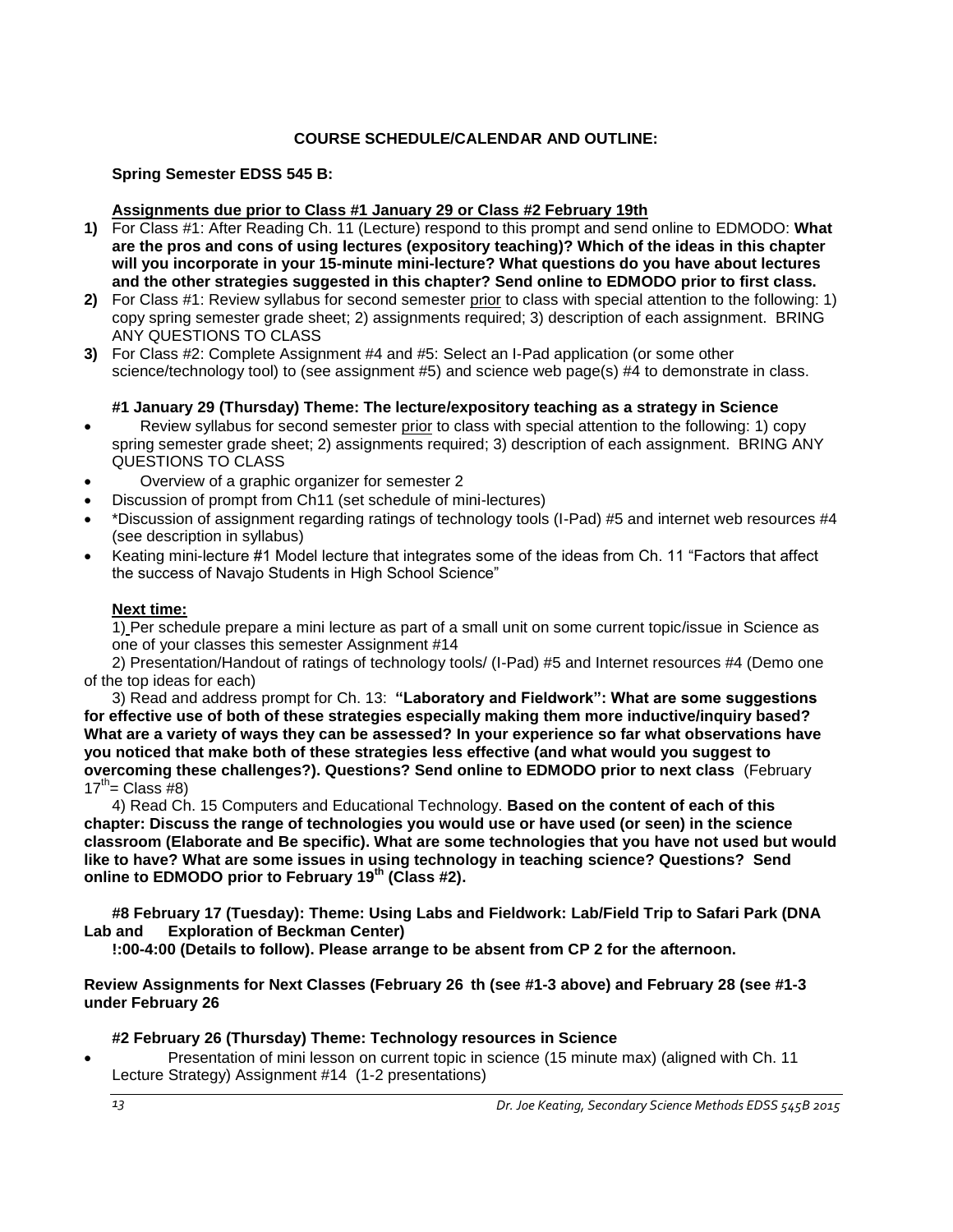Discussion of Best Practices in Science Teaching from both technology tools/software and Internet Resources for:

#4 explore in detail at least one Internet sites that is a valuable for teachers or students for information, simulation etc. List the URL and access it on Smart classroom projector and navigate the site explaining how you would use it as a resource.

#5 explain or demonstrate one use of the I-Pad or other science technology tool, that you have used or know how to use that would be valuable for a science teacher.

- Discussion of prompt responses from Ch. 13 and Ch. 15 on technology (online)
- Keating mini-lecture #2: "Classroom Management in a Science Classroom: The Compassionate Discipline Model"

# **Review Assignments for Next class:**

- **1)** Reading prompt to respond for Ch. 9 (Teaching for Diversity): **As a result of this reading as well as others from EDSS 555: What are some specific SDAIE strategies (teacher, student and curricular) you would (or have) use to adapt learning for second language learners in your science classroom (elaborate and be specific)? Specifically which ones would you utilize for lab exercises? (Send response online prior to next class)**
- **2) Prior to class explore in teams (to be assigned) one of the following websites for a specific Science Extracurricular Activities and do a brief presentation to discuss them in class:**
- **Odyssey of the Mind=<http://www.odysseyofthemind.com/>(note video)**
- **Science Olympiad (San Diego and National Websites)=<http://www.sandiegoso.org/> and <http://www.soinc.org/>**
- **FIRST (Robotics)=<http://www.usfirst.org/roboticsprograms/frc>**
- **Invention Convention=http://ge.geglobalresearch.com/inventionconvention**

**3)** Issues in Science Student teaching formulate a **question or problem** that you will address in CP 2 (development of Case Study 2 Issue(s) (#15) Send to EDMODO prior to class.

# **#3/#4 February 28th (Saturday 9-3) Themes: SDAIE instruction in Science and Extra-curriculum Strategies in Science**

- Discussion of reading response to prompt from Ch. 9 Diversity in Science Instruction (online) as lead-in to Overview of SDAIE action research project assignment (#7)(see addendum B for format and process)
- Keating mini-lecture #3: " Successful SDAIE/ELL strategies with High School Laboratory Science" (PPT)
- Student Mini-Lectures (2-3 presentations) with critique/evaluation
- Discussion of Webpage information and overview of curricular and extracurricular science activities: FIRST, Science Olympiad, Odyssey of the Mind and Invention Convention as additional models of Inquiry based learning (some modeling and practice in implementing these)
- Short term problems for OM (in class: Superlinks and Verbal/Non-Verbal Communication
- Assign teams for presentation of "Invention Convention". Use Google docs to share ideas (formative tasks) with colleagues and instructor. Assignment #10 Presentations due: Invention Convention (Class #6 April 9<sup>th</sup>)
- Interview question forum for Science teachers (to be discussed in each of the remaining classes)
- Issues in CP2 presentation of **question or problem** that will be addressed in CP 2 (development of Case Study 2 Issue(s) (#15)

# **Review Assignments for Next Class:**

- 1) Case Study Preliminary Presentation #2: Baseline data for proposed study and potential action plans due March 19.
- 2) Continue to work on Invention Convention for April  $9<sup>th</sup>$  class.
- 3) Continue to work on Book Report for April  $9<sup>th</sup>$  class.
- 4) Continue to work on Independent study project due last class April 30<sup>th</sup>.
- 5) Read and create a series of prompts (and respond to them) that address the content of either Ch 10 or Ch 12 and send to EDMODO prior to class.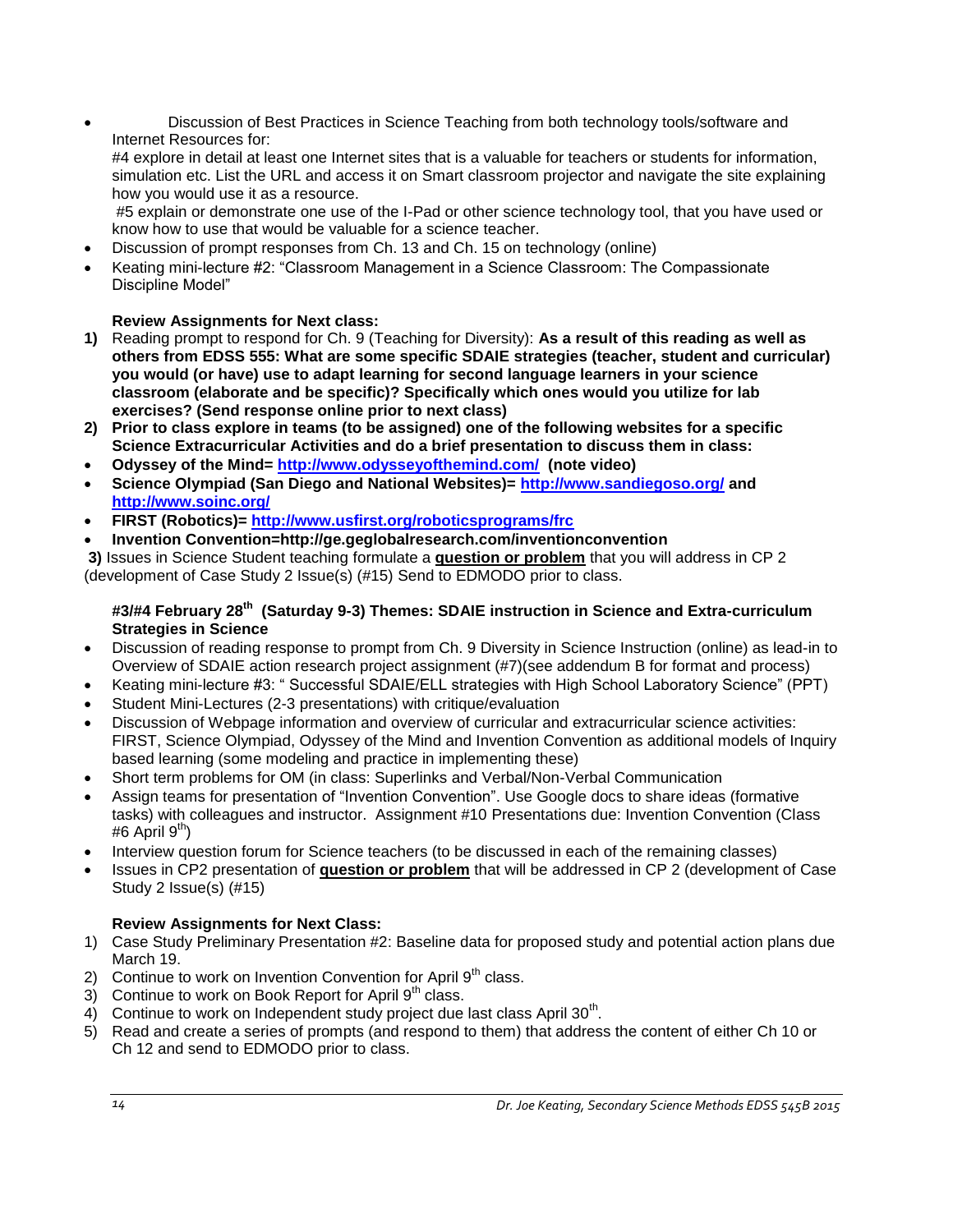# **#5 March 19th Thursday Theme: Using Action Research as a Science Teacher (Case Study CP 2)**

- Mini-Lecture presentations (2)
- Presentation by Amanda Wolfe or Christina Collins or Rachel McManus on Action Research (former CSUSM Credential and now Practicing Teachers
- Case Study Preliminary Presentation #2 Baseline data and potential action plans Assignment (#15). Send to EDMODO prior to class
- Preliminary overview of lab sheets for the SDAIE vs. Traditional lab (show draft for both) plus your Action Research Proposal for this study (see addendum A in syllabus)
- Keating mini-lecture #4 "How to effectively implement Cooperative Learning in a Science Classroom"
- Interview Questions Forum

# **Review assignments for next class**

**1)** Final report on SDAIE Lab Action Research Report (#7). Send to EDMODO prior to class.

**2)** Presentation of final group solutions for the Invention Convention

**3)** Preliminary discussion #3 on issues (CP2) #15: preliminary data from action plans. Send to EDMODO prior to class.

4) Book report written and oral presentation (overview and application to teaching). Send to EDMODO prior to class.

## **#6 April 9 (Thursday) Theme: Applying Enrichment and Extracurricular Programs to Science Teaching**

- Preliminary report/discussion #3 on progress of Issues in Science Student teaching CP2 (#15): Preliminary data?
- Assignment #7 SDAIE vs. Traditional Lab (Action Research) Final Report/Presentation (See addendum A for format)
- Keating mini-lecture #4: "Teaching Science to a Heterogeneous Classroom (Differentiation in Science)"
- Mini-Lecture presentations (final 2)
- Book report presentations
- Interview Questions Forum

**Review Assignments due for Class #9 (April 25th) Field Trip to Reuben Fleet Science Museum** Web site information and lesson plans will be sent prior to field trip for review as part of the discussion the day of the field trip.

**Review assignments due for last class #10 (April 30):**

- Complete Independent Study/Open date assignment (#12) and send report to EDMODO prior to class.
- Continue to gather data for Issues in Science Teaching Final report #15 (See syllabus addendum C for Case Study format) due last class or later.

## **#7 Independent Study Assignment #12 (To be completed independently any time during the semester and reported during class #10)**

## **#9 April 25 Saturday (9-12): Field Trip to a Formal Museum site (Reuben Fleet/ Natural History): Theme: Use of Community Resources in the Curriculum (Assignment #13)**

- Educational Resources at museum (based on handouts/Webpages)
- In subject matter teams: Design a pre/ during/post lesson that includes specific logistics and assessments for one or more of the demonstrations at Reuben Fleet (final team written design made available to all via email)

## **#10 April 30 (Thursday) Theme: Using the Case Study Model of Action Research to assist in Solving Problems in Science Teaching**

- Final or Preliminary Report: Issues in Science Student Teaching CP2. Assignment #15
- Independent Study presentation #12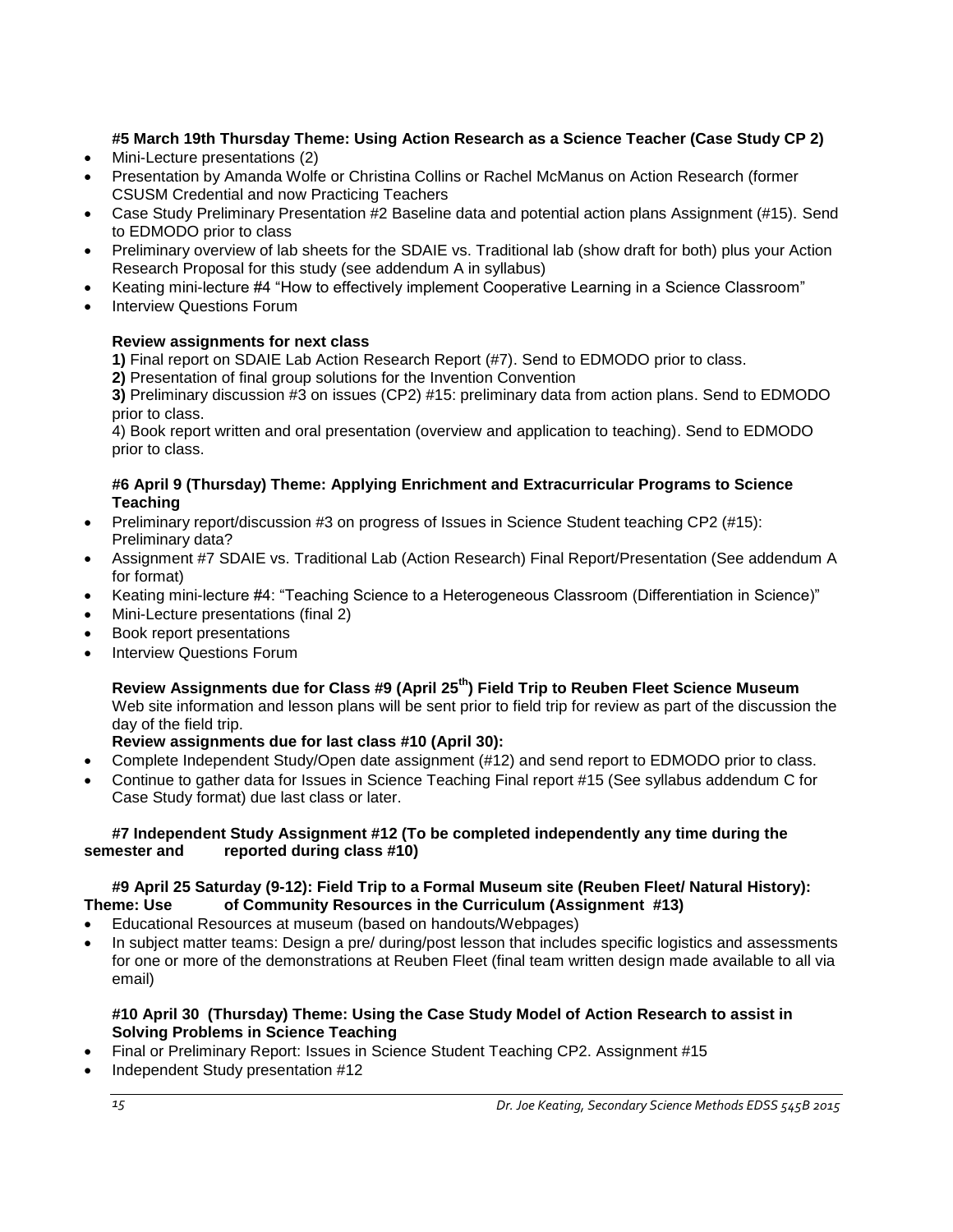- Interview Questions Forum
- Keating mini-lecture "Brain Research and how it informs teaching" (Brain Institute Conference and Brain Literature)
- Final evaluation of course: Review/Assessment/redesign of Graphic Organizer
- Instructor evaluations

## **ADDENDUM A**

## <span id="page-15-0"></span>**(Action Research Design Proposal/Final Report: Use with Assignment #7 SDAIE Lab Modifications) Similar to Case Study (with a more formal approach)**

## **Action Research Project Design Proposal Plan**

## **Purpose:**

- 1) To apply the principles of action research in a teacher directed and designed project.
- 2) To model the concept of the teacher as a researcher.

## **Design Plan**

**Problem:** (specifically what question(s) are you posing)

**Information:** (what are potential sources of background information related to your question(s). This literature review of your topic can assist you in more formally organizing both your questions and as a basis for formulating your research design. Although it is not part formally a part of this assignment to include this you have done a lot of informal background reading and discussion to inform you related to this topic.

**Hypothesis:** (based on background information and what do you predict will be the answer to the question). This may be stated in the form of a null hypothesis (ex. there will be no difference between method A and B in learning science concepts) or research question format (ex. students will learn science concepts better when using method A). Remember it is not so important that the data supports or refutes the hypothesis but rather that it (data) accurately justifies your conclusions.

**Experimental Design:** This section should include an overview describing **the nature of the type of research study** i.e. quantitative, qualitative (or both) as well as the general procedures which will guide you such as: any materials, instruments and techniques utilized **to gather data**; the **subjects** which will be the focus of the study; **time frame** for conducting the study; and methods used to **analyze data.** Remember to explain how you will attempt to control the critical variable of researcher effect with **triangulation techniques** (since in many cases you will be both the teacher and the researcher).

**Data/Results:** How will the data be represented? For example, will a journal be used, data tables constructed and or graphs produced? If statistical analysis, please specify.

**Conclusions:** Is the analysis of your data support, refute (or yield inconclusive results) related to your hypothesis? What inferences could you draw from the conclusions? What additional questions and research might your results suggest? What potential implications might your findings suggest (for your classroom or for learning and teaching in general)?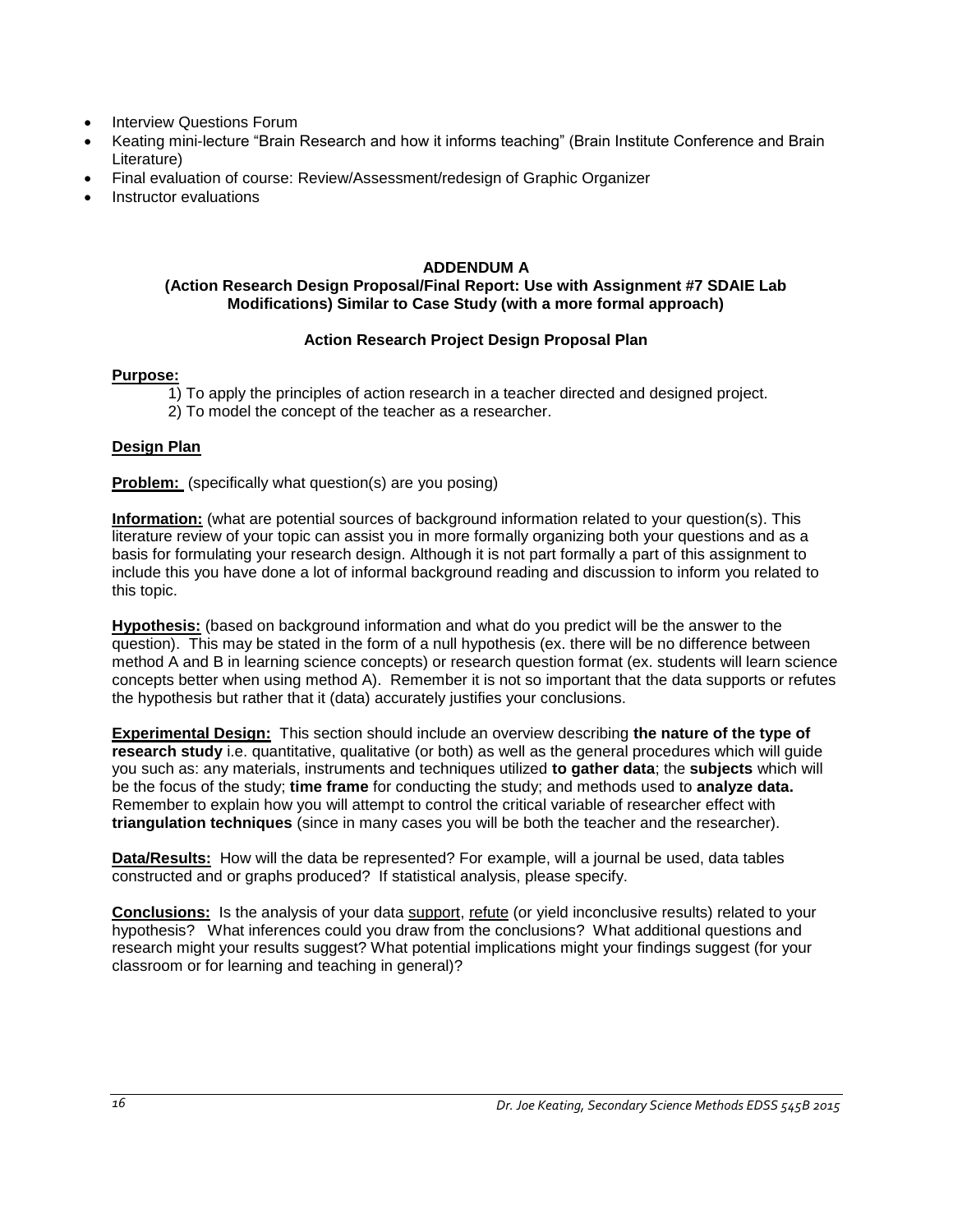## **ADDENDUM B (CASE STUDY PRELIMINARY AND FINAL REPORTS)**

<span id="page-16-0"></span>**Case Study (Action Research) Considerations for Assignment #15 Issues in Student Teaching**

**A case study is a formal but dynamic strategy of teacher led research (action research) that uses a collaborative process to problem solves some issue in education (in this case science education). Some generalized steps should include at a minimum at least the following preliminary steps leading to a final report:** 

- *1)* **Identify a problem (Preliminary Report #1) what factors are inhibiting your ability to teach or the students' ability to learn.** *It may take many forms such as: infrastructure: I room is too small to have laboratory type exercises; management: one of my students will not do any homework; teaching materials: I have no lab manuals and little materials; teaching strategies: I do not know how to deal academically with such a wide range of abilities in my class. ETC.*
- *2)* **Brainstorm possible solutions i.e. Action Plans (treatment) and Data Collecting methods (***Preliminary Report #2)* **based on general knowledge from classes, readings, master teachers and prior experiences. After you have discussed the issue with your colleagues and instructor get feedback and suggestions from them.** *Ex. From infrastructure problem: swap rooms with another science teacher one day a week when they are not using the lab. This should be coordinated with the principal and based on state mandated requirements for safety in science laboratories. In terms of data collecting I would: observe student behavior in lab classroom compared to the regular; use a focus group of students discuss their perspective of this new space; compare results of lab/test scores pre and post this treatment.*
- **3) Propose an action plan with specific actions and a timeline (includes collecting baseline data***) Preliminary report #2*

**Observe behavior, collect test scores etc. prior to changing rooms. For three weeks with plenty of warning to the students change rooms to use the lab. Identify additional problems this may create and propose changes. Use the baseline data to compare to data after the treatment. Note limiting and delimiting factors.**

- **4) Ongoing collection of data from observations and responses to your plan Preliminary Report #3. Not you may decide to drop or add specific action plans based on preliminary findings.** *Students took an extra five minutes to get to this lab so I said if they were on time this would result in a bonus of 5 pts on their lab report for at least the first three weeks. Also noted: there were less behavioral issues and more time on task. Lab scores increased 10% all compared to baseline data. Will see if it is possible to use twice a week.*
- **5) Final Report should include discussion of 1-4 above in addition to the summary of the outcomes and implications from the findings of the Case Study. What were the successes and the challenges to the plan? What would you do in the future (steps) to improve on it? What have you learned from the study?**

*I would request an adequate lab space from the principal or whoever schedules a year prior. I would make a recommendation on which room might be a good fit for my curriculum and point out the state requirement for adequate space and safety for laboratory based science classes. I will make these recommendations supported by my final report, which included less classroom management issues, and higher achievement compared to baseline data.*